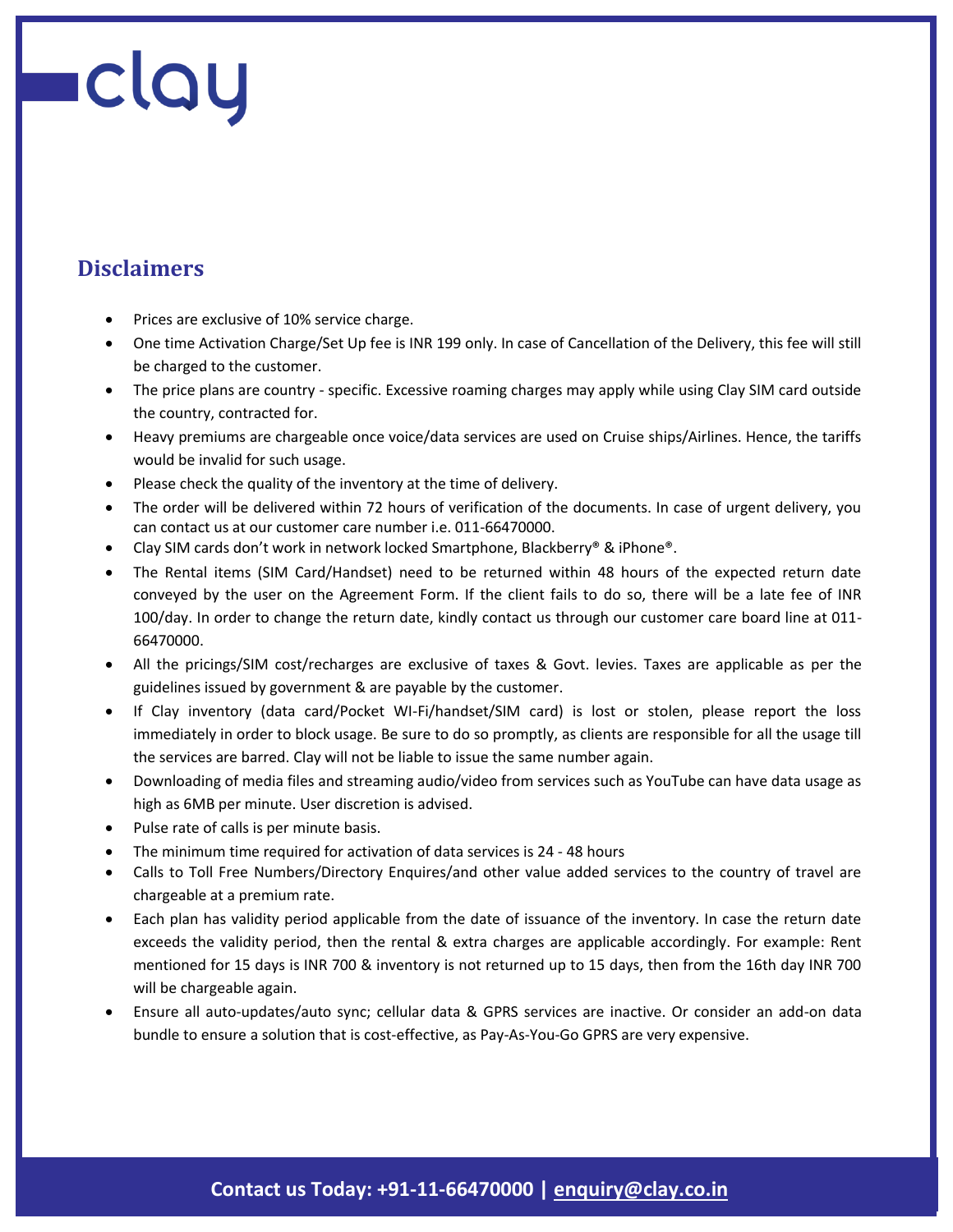- Ensure all auto updates/auto sync and cellular data services are inactive on your devices (Laptops, Smartphones, etc.) when you connect Datacard/ Mi-Fi to the device.
- The incoming caller number will be passed on to the customer subject to availability from the caller's service provider.
- All data is rounded to a minimum of 10 KB.
- Volume consumption on Clay 3G data card is estimation on "Actual Usage on the card may vary as per the network". Monthly Rent paid cannot be rolled over in case there is no usage in a month.
- 3G coverage is guaranteed only where 3G network is available. Please check in advance with Clay Support Team.
- Data coverage & speed may vary as per the actual location of the customer.
- 48 Hours of notice is required for activation of service on working days.
- Clay holds no responsibility for the network issues that occur in non-contracted locations.
- **Cancellation Charges**: The customers can cancel the order at any time due to change in their travel schedule:
	- o No charges are applicable in case the travelling dates are preponed/postponed
		- $\circ$  Set-up fee/activation charge/delivery charge is applicable in case the inventory has been sent out for delivery or has been delivered to the customer.
- **Refund Policy:** 
	- o The refund will be processed in following cases:
		- Delivery is Cancelled & the inventory has still not been dispatched for delivery
		- If order is delivered, then once the inventory has been returned to us (subject to the product subscribed & date of inventory reaching back to us)
		- Or any other situations where both parties mutually agree to process the refund.
	- $\circ$  The refund will be processed through cheque within 20 days after the consent by both the parties.
	- $\circ$  The amount paid against any form of Taxation will not be refunded to the customer.
- **Documentation**: Clay needs following documents to be submitted by the passenger before availing the services; Clay can deny the SIM card in the event of non-fulfilment of these mentioned requirements:
	- o Photocopy of Passport (the Photograph & Address Page).
	- $\circ$  Photocopy of valid Credit Card (front and back we authorize an amount of Rs. 10000, till the time all the payments are cleared. This amount is blocked & not debited).
- **Delivery/Shipment Policy:** 
	- $\circ$  The shipment will be processed after validating the documents within 3 to 7 working days.
	- o The shipment will take around 48 hours to reach the destination.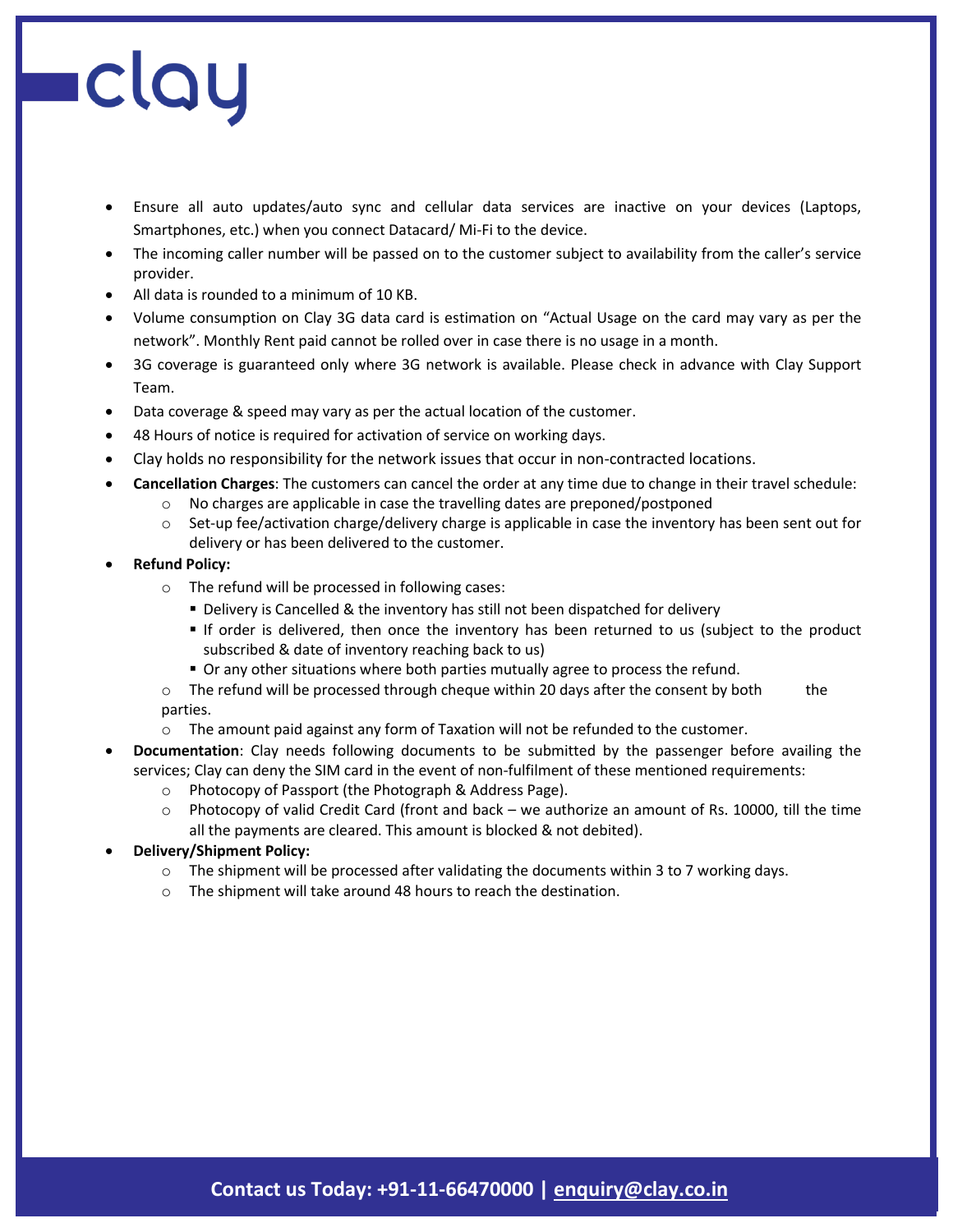### **Terms & Conditions**

Falcon Business Resources Pvt. Ltd. hereinafter referred as Falcon & Customer, whose details are given overleaf agree as follows:

1. Falcon would provide customers with mobile phones, SIM cards, data cards, Blackberry connections for short/long term usage at its own discretion, the above would remain sole property of Falcon at all times. The same would have to be returned to Falcon as per the agreement/ as demanded by Falcon.

2. Falcon reserves the right to reject any application at its sole discretion without giving any reason whatsoever to the customer. Any monies paid by the customer shall not create any right in favour of the customer. In addition, Falcon reserves the right to seek/verify financial and other information from Customers/Bankers/Credit providers and such other sources and reserves the right to reject subscription even after activation for any reason without any liability.

3. Customer hereby confirms that he has been given complete knowledge about the mobile services provided by Falcon, its specifications, requirements, limitations etc. and has only thereupon signed this Agreement.

4. Agreement will commence from the date SIM card/mobile phone/data card/Blackberry is issued and the will remain enforceable till the inventory is returned to Falcon & receipt for return is issued to the customer.

#### **Services:**

1. The customer will be using various Mobile Phone/Data cards/Blackberry and SIM Cards provided by Falcon for selfusage and will not transfer them to any third party without explicit written consent and authorization by Falcon.

2. The customer is not permitted to use products provided by the Falcon for any antinational, illegal, unlawful, abusive purposes or for sending obscene, indecent, threatening, harassing, unsolicited messages or messages affecting/infringing National interest nor create any damage to risk to Falcon or its Network and/or other Customers. Falcon reserves the right to terminate usage in such an event without assigning any reasons.

3. In case of any loss or misplacement of SIM cards/Mobile phones/Data cards/ Blackberry or any other products provided by Falcon the customer agrees to inform Falcon immediately via Registered Mail/UPC or email. Falcon shall thereafter within reasonable time deactivate the service. The customer will however be liable for any charges incurred on the inventory until its service is deactivated. For any loss/damage customer will compensate Falcon as per market rates determined by Falcon.

4. All the services offered by Falcon are operator/network dependent. Falcon would not be liable for any loss or damage suffered by customer due to not functioning or various mobile solutions provided by Falcon at any point of time.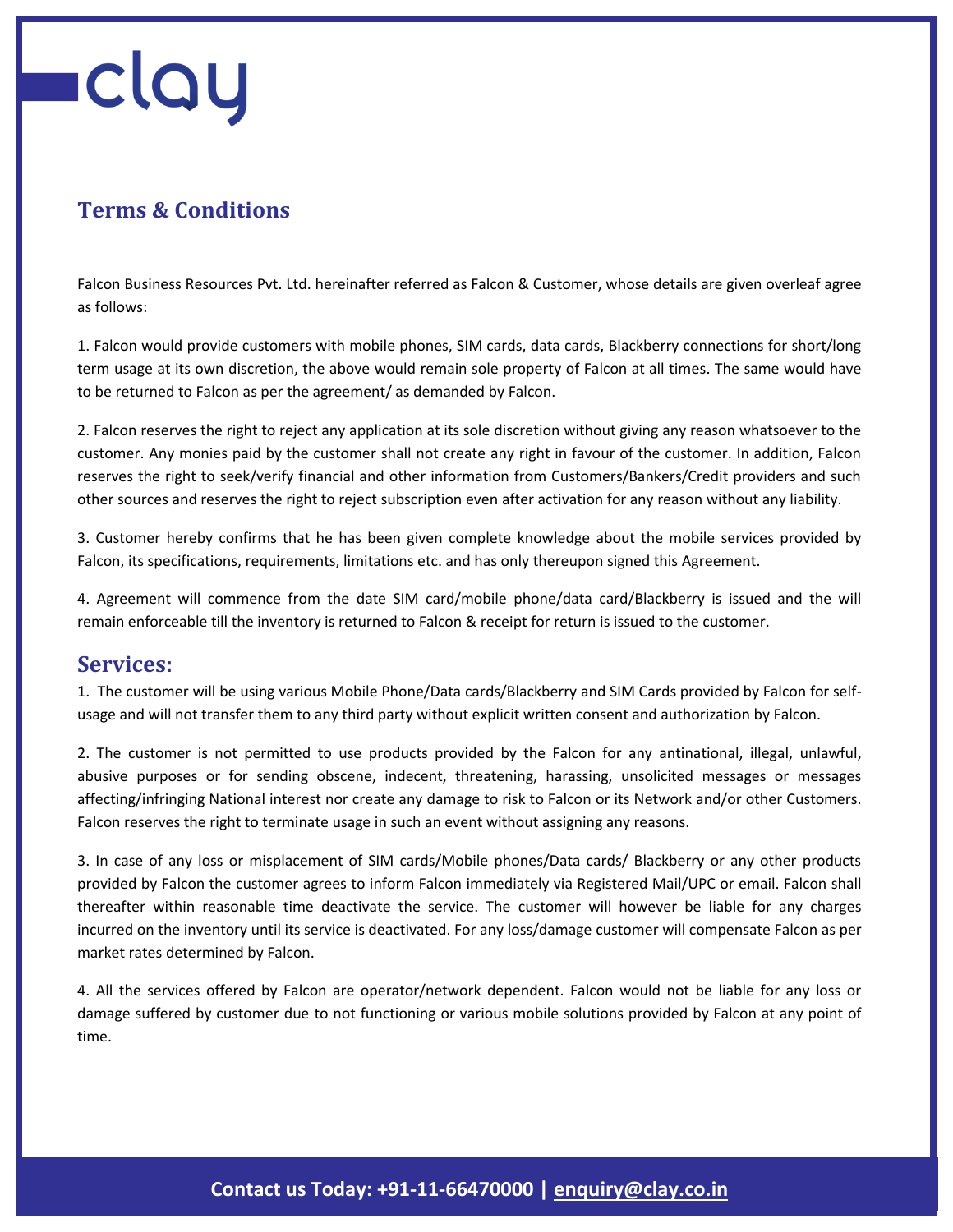Service Quality, functionality and /or reliability may be affected or Falcon is entitled to without any liability refuse, limit, suspend, vary, disconnect and /or interrupt the service, in whole or in part at any time at its sole discretion with respect to one/all Customer(s), without any notice, or any reason and/ or due to various factors including but not limited to Government Regulations, Orders, Directions, Notifications, etc including changes thereto. Transmissions limitations/problems caused by topographical, geographical, atmospheric, hydrological, environmental conditions, and /or mechanical conditions and/or such other factors/features/conditions, System(s) changes or capacity limitations, for reasons of up gradations, variations, installations, relocations, repairs, operations and /or maintenance of systems/equipment/ services. To combat potential fraud, sabotage, wilful destruction, etc. for any legitimate business purposes Force Majeure circumstances, act of God, incompatibility with equipment including handsets etc. Any delay of non-payment of any dues, incurring charges in excess of any deposits/credit limits, nondeposit of any increased deposits/ advance(s) or if it appears that usage was exceeding limits/levels expected by Falcon for the type of accounts/customer. If service is used in any manner which violates any laws etc. or adversely affects or interferes with Falcon Services in any manner. Any discrepancy/wrong particulars provided by the customer, Interconnection between Service Providers; DoT/MTNL/BSNL/T2K affects/problems. Breach of any term of this Agreement on the part of the Customer

5. Privacy of communication is not guaranteed and is subject to Government Regulations and such other factors varying from country to country.

6. Falcon does not provide any guarantee/warranty with respect to handsets if sold by Falcon to the Customer.

7. For change /addition/deletion of any features /supplementary services /scheme/plan, customer shall provide the details in writing and be bound by the additional terms thereof. Any change or withdrawal from any supplementary services etc shall not entitle the Customer to any refunds or adjustments of the money already paid or to be billed under the additional terms.

8. Falcon is entitled to change, vary, add, withdraw any services, supplementary services/scheme/plans etc and /vary the charges/prices relating thereto including mobile equipment(s), accessories, etc. at any time in its sole discretion, which shall be binding on the customer. Provision of Supplementary services etc. shall be at an extra charge and on such other/additional terms as are specified from time to time.

9. The customer has understood that different services/schemes/plans chosen by the customer, shall bear different prices /charges/fees and the Terms and Conditions applicable thereto may also be different. The Customer has understood that the SIM Card has to be used in the country specified; any usage outside the specified country, roaming rate shall be applicable as per the network services utilized & will be charged at a premium. All premium services used by customer by the means of SMS, voice, subscription shall be charged at a premium price & vary from region to region, network to network.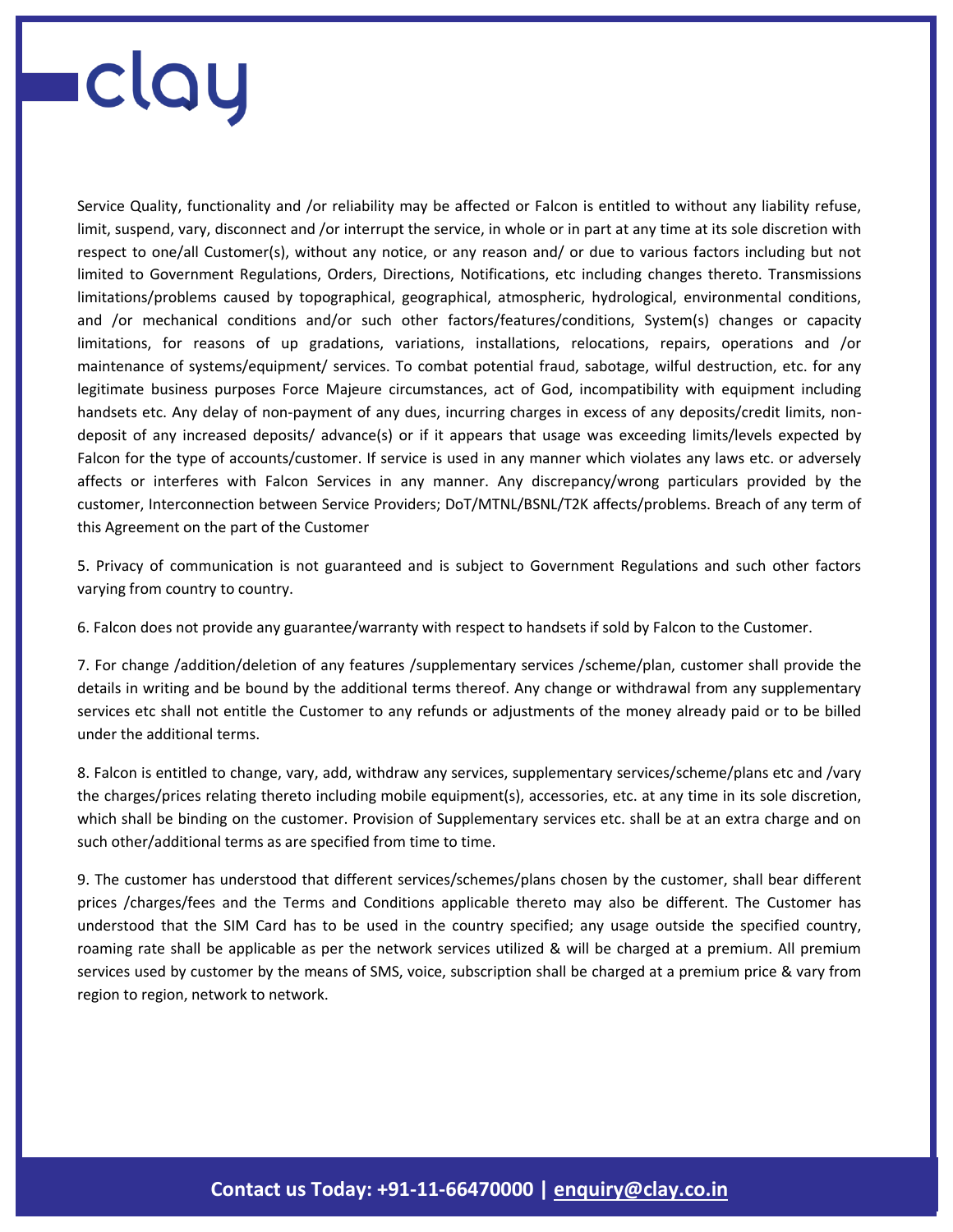### **Bills and Payment:**

1. Bill(s) shall include the airtime charges, access charges, monthly rentals, service tax charges for other services including Supplementary Services and other applicable interest, penalties, fees, charges, govt. levy etc. The respective charges may be added, deleted and or varied by Falcon at its sole discretion from time to time without any notice

2. Bill(s) shall be paid by Customer on or before due date including if they exceed any credit limits. Customer shall also pay such deposit/advance amounts as Falcon may determine from time to time. No monies paid by a customer to Falcon shall bear any interest. Payment in time is the essence of this Agreement.

3. Bill(s) are raised on a monthly basis and are dispatched within five working days of the expiry of the billing cycle. If bills are not received within ten days of the end of the billing cycle, customer shall immediately intimate Falcon and collect the duplicate bill and pay the same on or before due date. If no such intimation is received it shall be presumed that the bill(s) have been duly received by the customer. Any delay in payment shall carry an interest 2% per month computed on full month's delay. Falcon reserves the right to change the timing referred to herein and subject to systems, the billing cycle of any/all customer at anytime in its sole discretion and intimate customer accordingly.

4. In case, any charges are disputed, Customer shall intimate Falcon in writing via Registered Mail/UPC/ courier within seven working days of having received the bill. In case of non-receipt of such information, it shall be presumed that the charges have been fully accepted. Disputes shall be settled amicably.

Pending settlement Customer shall pay the whole amount of the bill including the disputed charges on or before the due date.

5. Any(I) delay in payment of any bill/dues (II) non-payment of any disputed charges pending settlements, (III) dishonour of cheque (s), (lV) dishonour of standing instruction on Credit card may result in deactivation or IMEI blocking, which shall be at the sole discretion of Falcon without any liability. Reactivation shall be the sole discretion, subject to satisfaction of Falcon, and on such other/further terms and conditions as Falcon may specify.

6. Falcon reserves the right to forfeit/adjust interest fee deposit/ amounts/advances/fees etc. against any delayed non-payment of any bill or any amount thereof. Customer shall continue to be liable for the balance payments if any.

7. Falcon reserves the right to increase the amount of deposits/ advances at any point in its sole discretion with respect to any/all Customers which shall carry no interest.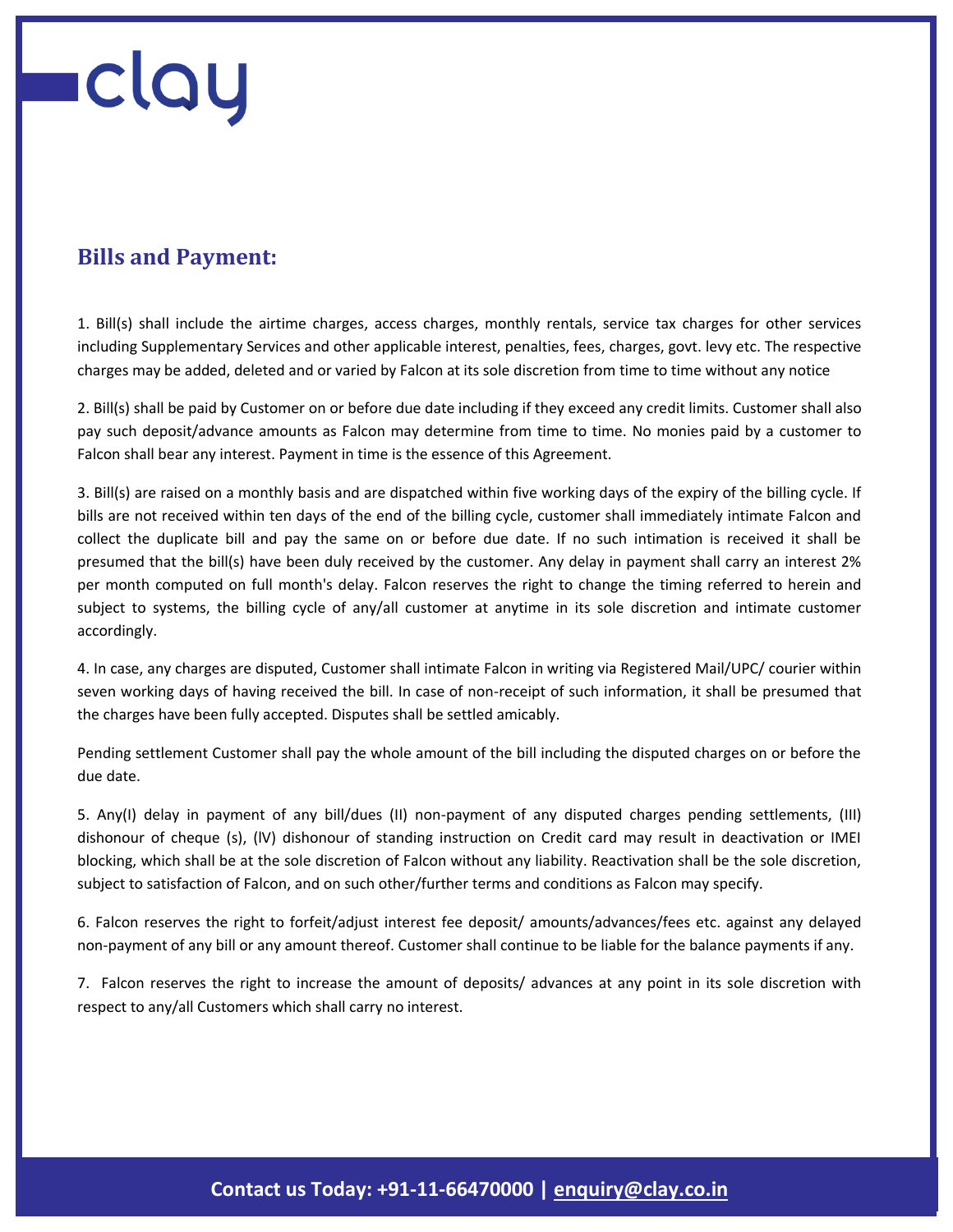8. Falcon is authorized to charge my Credit Card in single/multiple authorizations/transactions up to the max limit of my full & final bill

9. Falcon reserves the right to apply payments as it deems appropriate.

10. Any increase in taxes and or levy of new taxes, levies, duties etc. shall be borne by/paid by the Customer. Any such increase shall be reflected in the monthly bill.

11. If customer fails to make any payment, Falcon among other things/remedies, is authorized to demand immediate payment thereof from any Credit Provider/Bank Account of Customer.

12. The statements or descriptions of or related to the Service or Mobile equipments by Falcon(s) employees or agents etc. are informational only and are not made or given as a warranty of any kind. No Falcon employee or agent is authorized to make any warranty on behalf of Falcon. Falcon shall not be held liable for any warranty given by any employee of Falcon unless authorized to do so by Falcon.

13. Falcon makes no express or implied warranties whatsoever regarding the service, etc and shall not be liable to the Customer and/or any other person, firm, or body corporate claiming, on behalf of, under or in trust of the Customer. And the Customer hereby waives and agree to continue waiving any /all claims actions for any loss, delays, cost, expenses, fees, judgments, damages, direct, incidental, consequential damages arising related to this Agreement. Further, Customer remains solely responsible for its own negligence, acts or omissions.

14. Written Notice will be considered effectively given to Customer when sent by Registered Mail/UPC/Courier addressed to Customer at his last known address according to Falcon Records.

15. Only Falcon may amend any part of this Agreement, at anytime by giving Customer prior written notice Customer(s) use of service or payment of any bill after Falcon has sent out such copy will constitute Customer(s) agreements to all amendments.

16. Falcon may, without notice, assign /delegate all or part of its obligations, rights, and/or duties under this Agreement, assignment releases Falcon from all its liabilities.

17. The Agreement binds the Customer and whenever and whichever applicable his heirs, executors, administrators, successors, and (permitted) assigns and benefits Falcon and its successors and assigns.

18. Regardless of anything in this Agreement, Falcon's contractual rights and remedies, as well as those available at law or equity, are independent and cumulative. The failure of any part hereto at any time to require performance by the other party of any obligation/ provision of this agreement shall not affect the right of such party to require performance of that obligation/provision, or any waiver by any party of any breach of any obligation/provision of this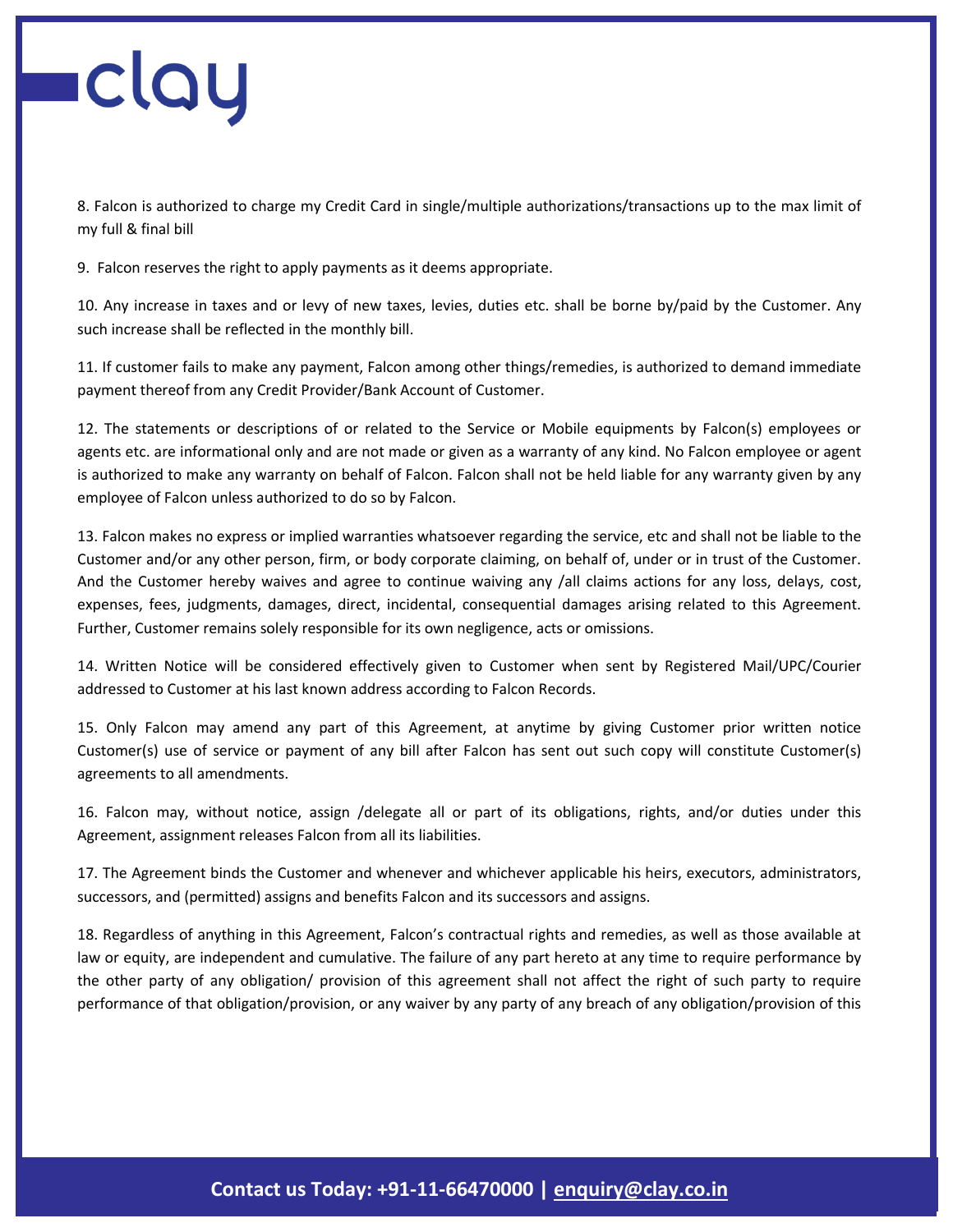Agreement shall not be construed as a waiver of any continuing or succeeding breach of such provisions, or waiver of the provision itself or a waiver of any right(s) hereunder.

19. If any part of the Agreement is held invalid the remaining provisions will remain unaffected and enforceable, except to the extent Falcon's right or obligations under the Agreement are materially impaired.

20. Customer shall comply with all applicable laws, bye-laws, rules, regulations, court orders, directions and regulatory decisions passed by the Government, a Court/ a Tribunal/ the TRAI. Customer shall fully cooperate with Falcon in providing information sought by any Government agency/ Authority as and when required.

21. The Customer shall comply with all directions / instructions etc. issued by Falcon related to the Network, the Services and any/all matters connected therewith and provide Falcon and all other and further information and cooperation as Falcon may require from time to time.

22. This represents the entire Agreement between Customer and Falcon, as may be modified by Falcon from time to time.

23. All counterpart copies, facsimile and reproductions of this Agreement (and Customer's Signature) in Falcon possession shall be considered the same as the original and shall be fully Enforceable by Falcon.

24. In cases of joint Customers, their liabilities under this Agreement shall be joint and several.

25. The information provided overleaf shall be part and parcel of this Agreement.

26. Customer shall provide such other and further documentary and other information as Falcon may desire from time to time.

27. Customer shall be liable to pay to Falcon all legal and such other expenses as may be incurred by Falcon owing to breach of any/all terms of this Agreement by the Customer.

28. The word He or if shall refer to He, She, It etc. in singular or plural as the context may require and shall include a company.

29. Falcon reserves the right to disconnect and terminate this Agreement without Notice in the event of breach of any/terms of this Agreement by the Customer. As also, if any information provided by Customer is found to be incorrect at any stage, without Notice and without any liability.

30. This Agreement shall be subject to jurisdiction of courts at Delhi only.